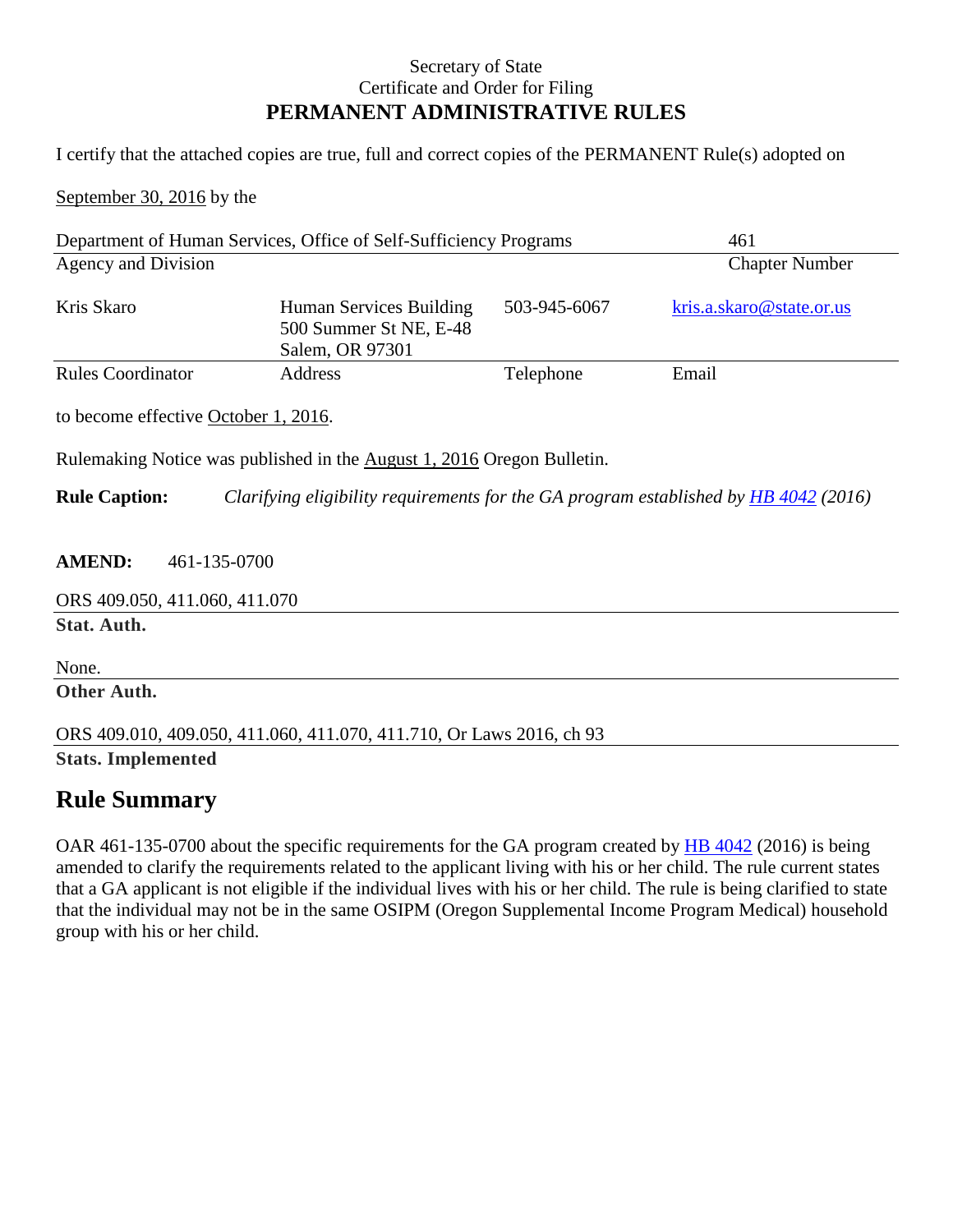- (1) For purposes of this rule, "homeless" means any of the following:
	- (a) The individual does not have a fixed or regular nighttime residence;
	- (b) The individual will lose his or her own residence within 90 days due to eviction or the inability to pay rent or mortgage; or
	- (c) The individual's primary residence is one of the following:
		- (A) A supervised shelter that provides temporary accommodations.
		- (B) A halfway house or residence for individuals who may become institutionalized.
		- (C) A temporary accommodation in another individual's or family's residence for 90 days or less.
		- (D) A place not designed to be or ordinarily used as a place for individuals to sleep, such as a hallway, bus station, or similar place.
- (2) To be eligible for GA, an individual must meet all of the following requirements:
	- (a) The individual must be 18 years of age or older.
	- (b) The individual must be *homeless* (see section (1) of this rule).
	- (c) The individual may not be living with his or her *child* (see OAR 461-001-0000) in the same OSIPM *household group* (see OAR 461-110-0210) with his or her *child*  (see OAR 461-001-0000).
	- (d) The individual may not be receiving TANF benefits.
	- (e) The individual must be eligible for and receiving OSIPM with a basis of need established under OAR 461-125-0370(1)(c).
	- (f) The individual may not be in a *nonstandard living arrangement* (see OAR 461- 001-0000) other than at home receiving *in-home services* (see OAR 411-030- 0020).
	- (g) The individual must complete the application process for Supplemental Security Income (SSI); cooperate with the Department in applying to the Social Security Administration for SSI; appeal all denials of SSI made below the Appeal's Council level; and attend all appointments designated by the Department relating